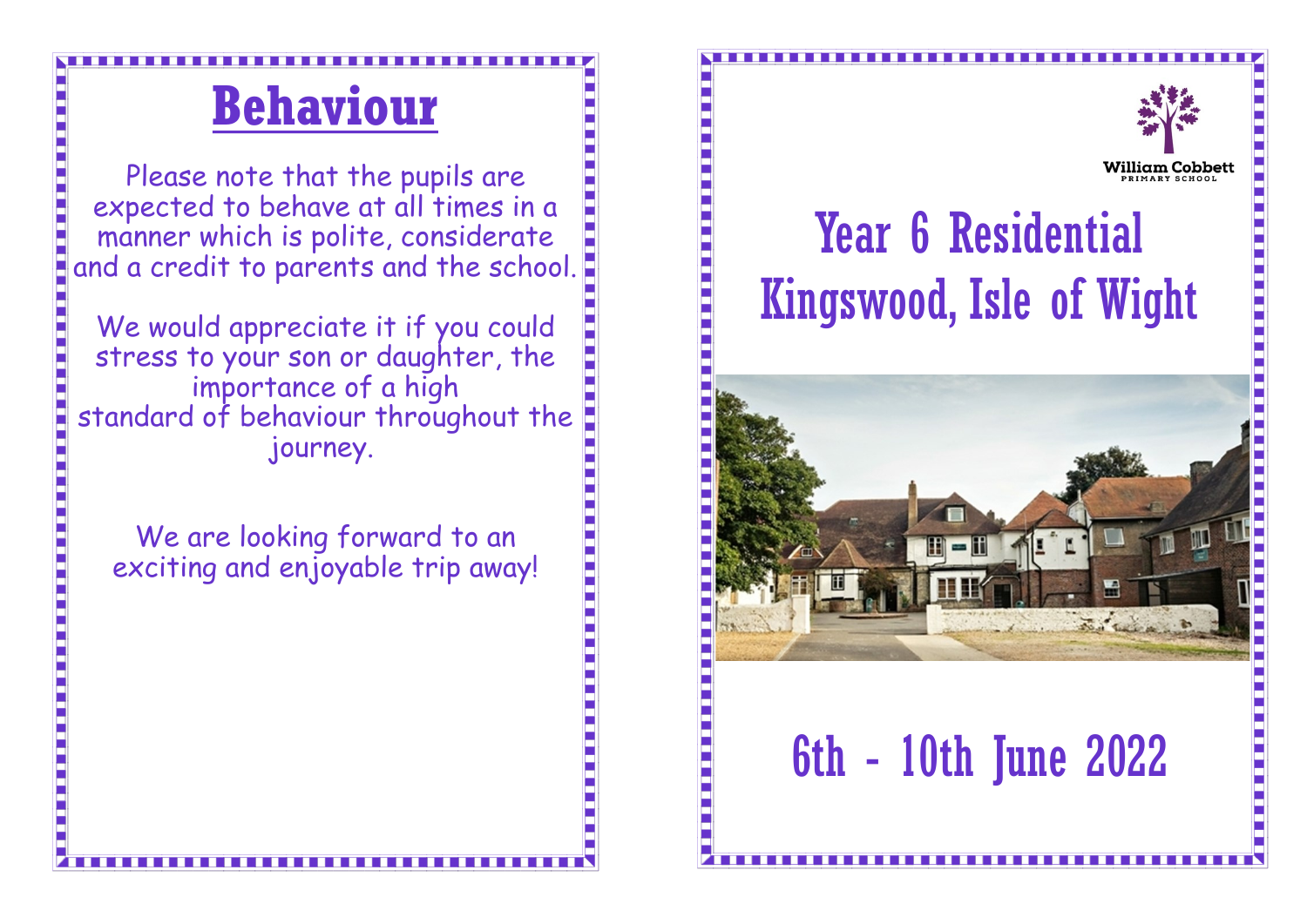## Travel Details



Depart: Monday, 6th June Return: Friday, 10th June

Please start arriving at school from **8.30am** as we shall be leaving school at **9am**, on **Monday, 6th June** and should arrive in Bembridge by early afternoon. Please park offsite and bring your child into the school hall. We will not be able to use the drive through for this as it will still be used for regular school drop offs on this day.

The children will require a packed lunch to eat upon arrival at the Kingswood Centre— NO sweets, cans, glass bottled or fizzy drinks please. A refillable named water bottle is essential for the week.

Parents are welcome to wait until the coach leaves to wave their child off but again, please be aware of parking considerately.

We will arrive back at school by 2.00/2.30 p.m. on Friday, 10th June. Should our return be delayed, a teacher will ring ahead to the school and a notice will be displayed at the front entrance. Children can then be collected from the school hall.

## **General Information**

#### **Medicines:**

It is most important that Mrs Downes is informed well before departure of any medical problems so that it can be shared with the appropriate adults. Medical forms



have been sent home and if you require an additional form, please email her.

If your child requires any medicines, please ensure these and any instructions are put into a resealable sandwich bag, clearly labelled with your child's name, and given to your child's group leader **on the morning of departure. The groups will be listed in the hall when you arrive with your child.** 

If your child requires medication for travel sickness, please give this to your child for the journey out and provide some for the journey home.

#### **Personal Belongings:**

As mentioned, children may bring cameras with them if they wish to – looking after these will be their own responsibility. However ,they will be given to an adult for safe keeping over night. NO MOBILE PHONES.

*No mobile phones will be permitted* 

. . . . . . . . . . . . . . .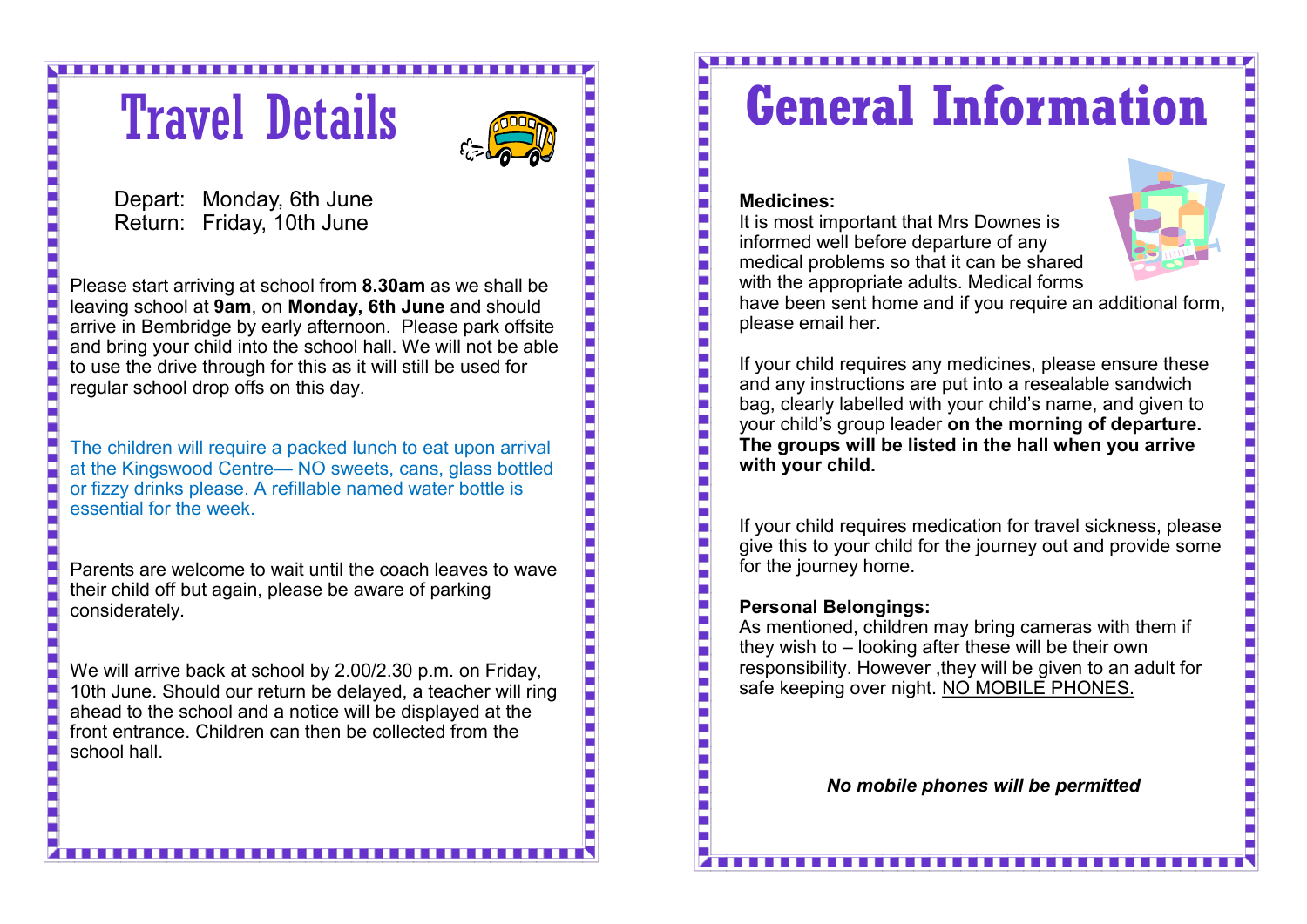# **Itinerary**

#### **Monday, 6th June:**

| 09:00 | Leave School                                                                    |
|-------|---------------------------------------------------------------------------------|
| 11:20 | Board the ferry                                                                 |
| 12.00 | Arrive on the Isle of Wight                                                     |
| 12:45 | Arrive at centre and have lunch                                                 |
| 14:00 | Settle in and then take part in the planned<br>activities in the centre grounds |
| 18:30 | <b>Dinner</b>                                                                   |
| 19:00 | Evening activities                                                              |
|       |                                                                                 |

#### **Tue. 11th June:**

Day spent at the centre

#### **Wed. 12th June:**

Day spent at the centre

#### **Thu. 13th June:**

Day spent at the centre

#### **Fri. 14th June:**

10.15 Leave centre<br>11.40 Ferry to the n Ferry to the mainland 14.00 -14.30 Arrive back in school

#### . . . . . . . . . . . . . . . . . . . .

What to pack?



Luggage should be packed into ONE suitcase or holdall. Please make sure this is labelled! **As this is an activity holiday, old clothes are best.** 3 pairs of jeans/trousers which must be full length 3 Long sleeved tops 2 or 3 t-shirts Jumper/Hoodie 2 pairs of shorts - should the weather be warm Socks - above ankle Underwear Night wear and slippers Waterproof coat and wellington boots. Waterproof trousers are useful if you have them. Two pairs of trainers/shoes - one pair of trainers for daily use, a pair of old shoes which must be closed- toed for activities such as climbing Swimming trunks/costume for sea water activities. *Kingswood centre provides wetsuits for the children.* Toiletries: brush/comb, toothpaste, toothbrush, shampoo, deodorant (this must be roll on and not a spray deodorant), soap/shower gel Bath Towel A cap/hat and sun cream (essential) Sunglasses (optional) Small games - cards etc. Small notebook and pens. Refillable named water bottle - essential **You will also need to have:**

2 bin liners for dirty washing

. . . . . . . . . . . . . . . .